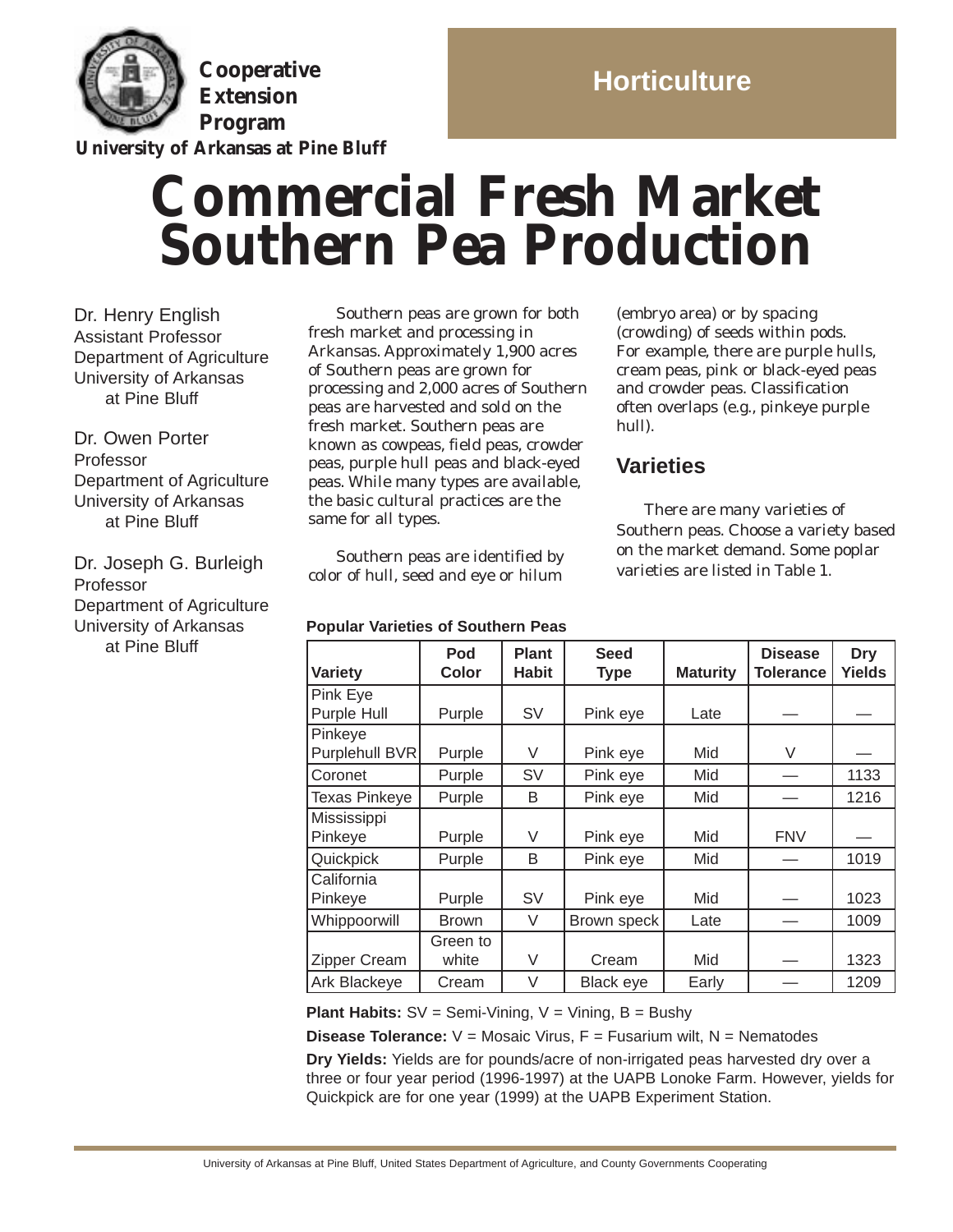#### **Soils**

Southern peas grow on a variety of soils but sandy loams to silty clay loams are preferred. In addition, soils with a medium fertility plus a pH between 5.5 and 6.5 are also preferred. Avoid soils with excessively high fertility because this produces excessive vine growth and poor yields. Plant on soils that have good drainage because peas do not tolerate wet soils. Wet soils cause stunting and make peas more susceptible to root and foliar diseases.

# **Fertilizers**

Fertilize according to soil test recommendation. Peas require plenty of potash and phosphorus. Band fertilizer 3/4 inches deep and 2 to 3 inches away from seed or broadcast and disc in all fertilizer (including nitrogen) before planting. Most peas have nitrogenfixing bacteria (some varieties are non-nitrogen fixing). However, peas usually respond to a small initial application of nitrogen fertilizer. Inoculations of seeds with nitrogen-fixing bacteria may increase yields, especially in soils where Southern peas have not been grown in the past three years.

# **Planting Date**

Surface soil should be 60 to 65 degrees F before planting; however, optimum soil temperature for germination ranges from 70 to 95 degrees F. Seeding too early causes poor stands due to cool, wet soils; and cool temperatures in early spring cause slow growth and make the peas more susceptible to attack by thrips.

A seed treatment (fungicide) may be used when planting in less than optimum conditions. Optimum planting dates range from mid-May to mid-July. Planting after mid-July usually leads to reduced yields and greater potential for cow pea aphid infestations. To have a continuous supply of fresh market peas, plant on a two to three week schedule.

#### **Spacing and Seeding Rate**

Seeding rates depend on seed size, germination percentage and row spacing. A general seeding rate between 20 to 25 pounds per acre is recommended. In research plots at the University of Arkansas at

Pine Bluff (UAPB), approximately 8 to 10 seeds per foot of row (30-inch rows) are planted. Plant seeds from 0.5 to 1.0 inches deep in rows spaced 30 to 42 inches apart depending on cultivation requirements.

#### **Irrigation Studies**

Studies conducted at Lonoke, Arkansas, in 1998 showed that flood and furrow irrigation had similar yields. Both had higher yields than the non-irrigated plots. However, the furrow irrigated plots used considerably less water and required less time to irrigate than the flooded plots. The critical irrigation period is during blooming. Maintain uniform moisture throughout fruit set and pod development. For highest yield, peas should receive 1 inch of water each week from prebloom to pod fill either by rainfall or by irrigation.

#### **Insect Control**

The cow pea aphid is an insect that may appear in spots on early planted peas. Generally no treatment is required for control due to the parasitic fungi that attacks the aphids. If an insecticide is needed, it may only be needed in spots. To control the cow pea aphid, apply Malathion or other recommended chemicals.

In late planted crops, the cow pea aphid population should be monitored closely and treated if needed. Other insects that appear in late crops are stink bug and corn earworms. These insects, however, generally require no control.

Thrips often attack peas that are planted close to mature wheat fields. However, no insecticides are generally required. Consult the Cooperative Extension publication, MP 144, for insecticides that may be used on peas.

#### **Weed Control**

Weeds should be controlled early with either shallow cultivation and/or herbicides. The herbicides Treflan, Dual and Poast may be used for grass control while Basagran and Pursuit may be used to control broadleaves. It is essential to spray broadleaf weeds early for effective control. Consult the Cooperative Extension publication, MP 44, for herbicides that may be used on peas.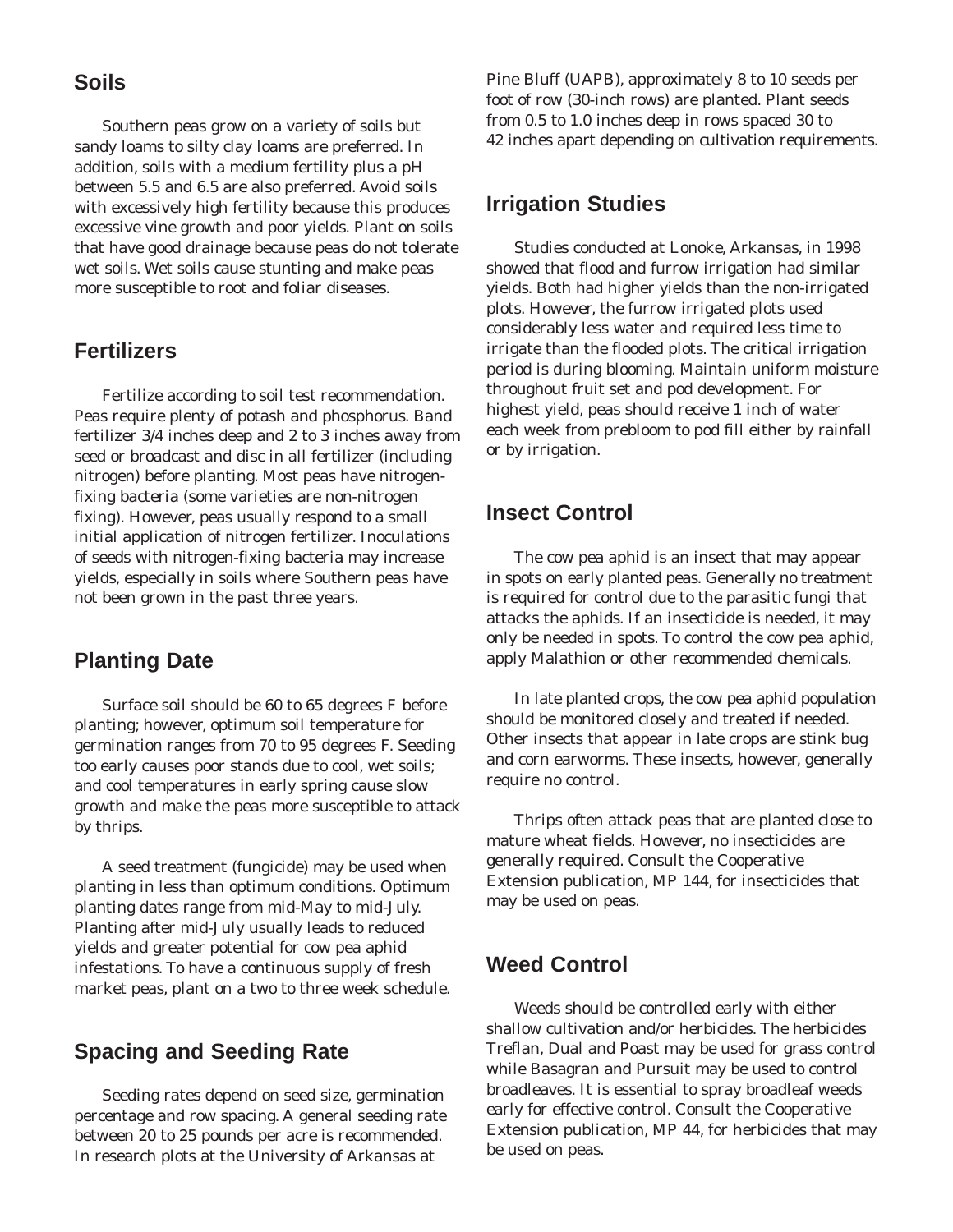#### **Disease Control**

Southern peas planted under unfavorable conditions (cool and wet) are often infected with root rots or seedling diseases. To control, plant when soil temperatures and weather conditions are ideal for plant growth or use the appropriate seed treatments. Also, avoid seeds that may carry fungi by using high-quality treated seeds.

Fusarium wilt infects Southern peas. Symptoms of Fusarium wilt include stunted and wilted plants and brick red tissue in stems that are split lengthwise. The best control of Fusarium wilt is the use of resistant varieties.

Root-knot nematodes infect roots which become knotted and galled. Do not confuse galled roots with nodulating bacteria. Galls are within the roots; nodules are attached to sides of the roots. Symptoms of nematode infected plants appear as nutrient deficiencies, stunting and wilting. Injuries to the roots also make the plant susceptible to attack by Fusarium wilt. The best control methods are resistant varieties and crop rotation.

Several viruses also attack Southern peas. Leaf symptoms include an intermixing of light and dark green areas. Infected plants are usually dwarfed and bunchy and yields are reduced. Plants infected during seedling stages may be barren and fail to produce. The best method of control is to grow resistant varieties. Consult the Cooperative Extension publication, MP 154, for fungicides that may be used on peas.

#### **Harvest**

Harvest peas for the local fresh market by hand. All fresh market peas are harvested at the green mature stage. Purple hull peas are harvested when pods are 50 percent purple with well-formed peas.

One person can harvest 12 to 20 bushels of Southern peas per day if yields are average; and it requires one half to one hour to pick a bushel of peas. Approximately 100 man hours are required to harvest an acre of peas with a yield of 100 bushels per acre.

Peas can also be machine harvested at the green mature stage. However, due to the often low pod quality of machine harvested fresh peas, these peas are generally shelled with a mechanical pea sheller prior to marketing. If a crop is to be machine harvested, it is necessary to select a bushy, non-vining variety which has a concentrated set of peas above the foliage, e.g., Louisiana Quick pick variety.

#### **Post Harvest Handling**

Peas easily "heat" and spoil after harvest, so keep cool or shaded and well-ventilated. Field heat should be removed from peas soon after harvest with forced air cooling. Peas can be stored for three to four days at 50 to 45 degrees F and 80 and 90 percent relative humidity. Peas cooled below 45 degrees F may show chilling injury.

Shelled peas should also be cooled rapidly. Fresh shelled peas can be stored in plastic cello bags for five to seven days at 32 degrees F and 90 to 95 percent relative humidity.

#### **Grades**

Unshelled peas are graded as U.S. No. 1 and Commercial. In the U.S., to grade No. 1, 95 percent of pods must be at least 5 inches long. For the U.S. Commercial, no minimum length is required. Both categories consist of pods of similar varietal characteristics which are fairly well-formed, fairly well-filled, not over mature or excessively young. Pods must also be free from decay, worm holes and free from damage caused by stems, leaves, trash, stings or other insect injuries and scars, discoloration, wilting, dirt or adhering foreign material, disease, mechanical injuries or other means.

#### **Packing**

Peas are packed in bushel hampers or mesh bags weighing 25 pounds net. Shelled peas are also packed in cardboard cartons containing twelve 11-ounce cello bags.

#### **Yield**

Good yields range from 60 to 100 bushels per acre. Irrigated crops have the higher (100 bushels) yields.

#### **Marketing**

Fresh market peas are generally a locally marketed crop. Different areas of the state prefer different types of peas. The pinkeye purple hull is the most popular type in southern Arkansas.